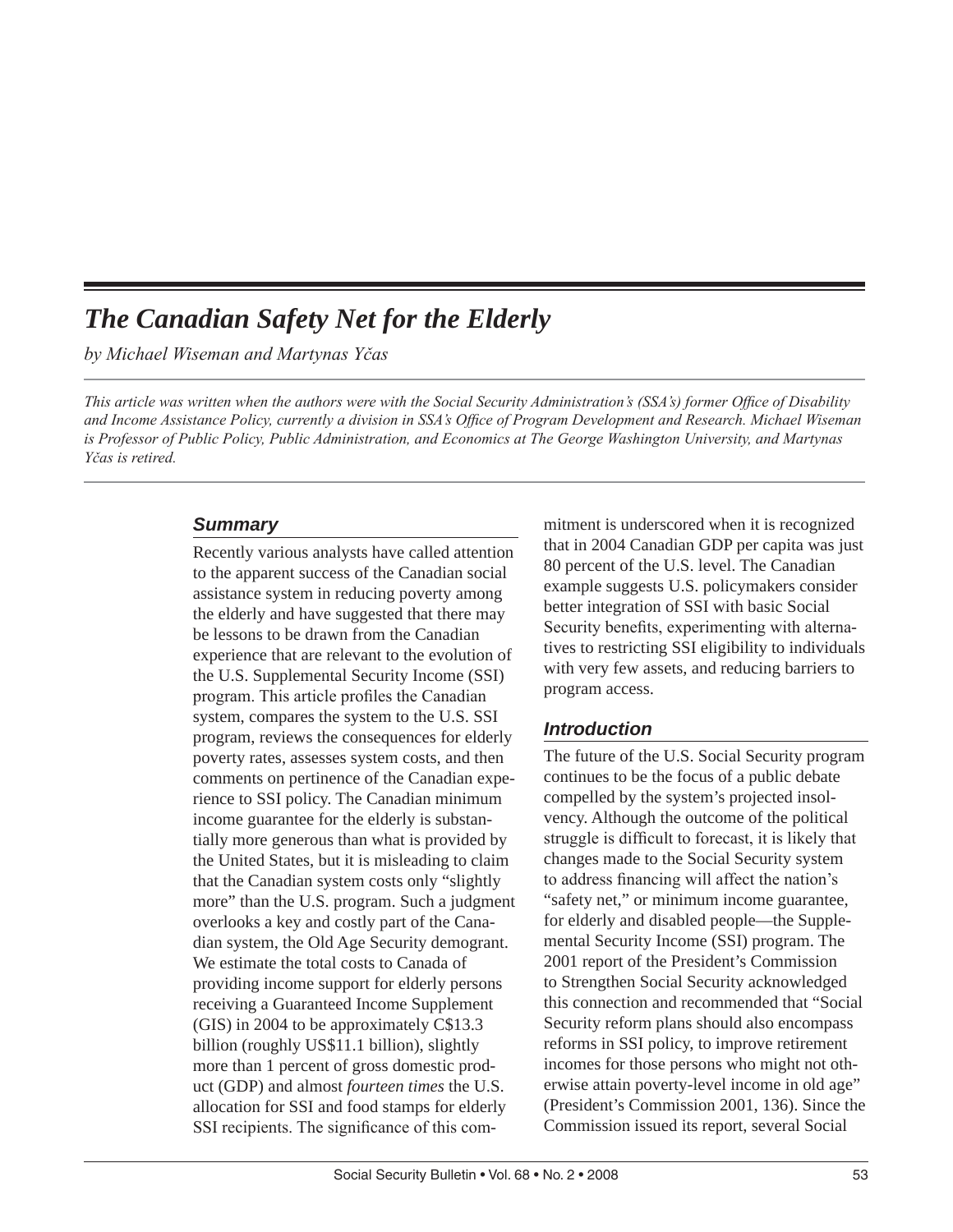Security reform proposals have included provisions aimed at providing a minimum guaranteed benefit for workers with low career earnings. Little has been done, however, to address the connection between a reformed Social Security system and the SSI program in providing income security for the most vulnerable of the elderly.

Recently, various analysts have called attention to the apparent success of the Canadian social assistance system in reducing poverty among the elderly and suggested that there may be lessons to be drawn from the Canadian experience that are relevant to SSI strategy. Timothy Smeeding and Susanna Sandstrom (2004) report, "Canada has managed to achieve much greater poverty reduction among seniors [than has the United States] while spending much less on social retirement programs than other rich countries (and slightly more than the United States)" (p. 11). They recommend considering the integrated Canadian social insurance/ social assistance system "as a model for future United States OASI [Old-Age and Survivors Insurance]-SSI interactions" (p. 12).

This recommendation is based on cross-national comparisons using data collected in connection with the Luxembourg Income Study (LIS).<sup>1</sup> An example of these data is reproduced in Table 1. Poverty for this analysis is defined as having disposable income adjusted for family size that is less than 50 percent of the national median. When applying this standard, poverty among the elderly in the United States is the worst among the seven countries listed, and Canada typically ranks first or second.<sup>2</sup> In particular, Smeeding and his colleagues note the apparently superior performance of the Canadian system in reducing poverty rates among elderly women living alone, a growing share of all elderly persons (Smeeding with Williamson 2001, 24; Smeeding 2006a).

This article profiles the Canadian system, compares the system to the U.S. SSI program, reviews the consequences for elderly poverty rates, assesses system costs, and then comments on pertinence of the Canadian experience to SSI policy. Our core argument is that Smeeding and his colleagues are right in judging the Canadian minimum income guarantee to be substantially more generous than what is provided by the United States, but that it is misleading to claim that the Canadian system costs only "slightly more" than the U.S. program. Such a judgment overlooks a key and costly part of the Canadian system, the Old Age Security demogrant.

### **Table 1.**

**Poverty rates among the elderly: Percentage of population aged 65 or older with income less than 50 percent of adjusted national median disposable income for all persons**

| Country              | Year                 | Poverty rate                      |  |  |
|----------------------|----------------------|-----------------------------------|--|--|
|                      |                      | <b>Elderly</b>                    |  |  |
| <b>United States</b> | 2000                 | 24.7                              |  |  |
| United Kingdom       | 1999                 | 20.9                              |  |  |
| Germany              | 2000                 | 10.1                              |  |  |
| Canada               | 1998                 | 7.8                               |  |  |
| Sweden               | 2000                 | 7.7                               |  |  |
| Italy                | 2000                 | 13.7                              |  |  |
| Finland              | 2000                 | 8.5                               |  |  |
|                      | <b>Elderly women</b> |                                   |  |  |
| <b>United States</b> | 2000                 | 28.6                              |  |  |
| United Kingdom       | 1999                 | 26.2                              |  |  |
| Germany              | 2000                 | 13.0                              |  |  |
| Canada               | 1998                 | 9.6                               |  |  |
| Sweden               | 2000                 | 10.3                              |  |  |
| Italy                | 2000                 | 16.2                              |  |  |
| Finland              | 2000                 | 11.8                              |  |  |
|                      |                      | <b>Elderly women living alone</b> |  |  |
| <b>United States</b> | 2000                 | 45.5                              |  |  |
| United Kingdom       | 1999                 | 40.7                              |  |  |
| Germany              | 2000                 | 19.6                              |  |  |
| Canada               | 1998                 | 17.7                              |  |  |
| Sweden               | 2000                 | 16.5                              |  |  |
| Italy                | 2000                 | 28.7                              |  |  |
| Finland              | 2000                 | 21.2                              |  |  |

SOURCE: Adapted from Smeeding and Sandstrom (2004, Table 1).

NOTE: Household incomes are adjusted to individual equivalence by dividing household income by the square root of household size. See text and Förster (2005).

## *Canadian Social Security and Social Assistance*

Canada uses "social security" as a generic term referring to a wide range of programs dealing with health, education, unemployment, and family and child assistance, as well as old age, disability, and survivors' benefits. Programs specifically providing income support for the aged, disabled, and survivors are collectively called Canada's Public Pensions System.

## *The Three Components*

For the elderly (persons aged 65 or older), Canada's Public Pensions System has three major components. Together they provide benefits intended to "ensure a basic income to all eligible Canadians" (Human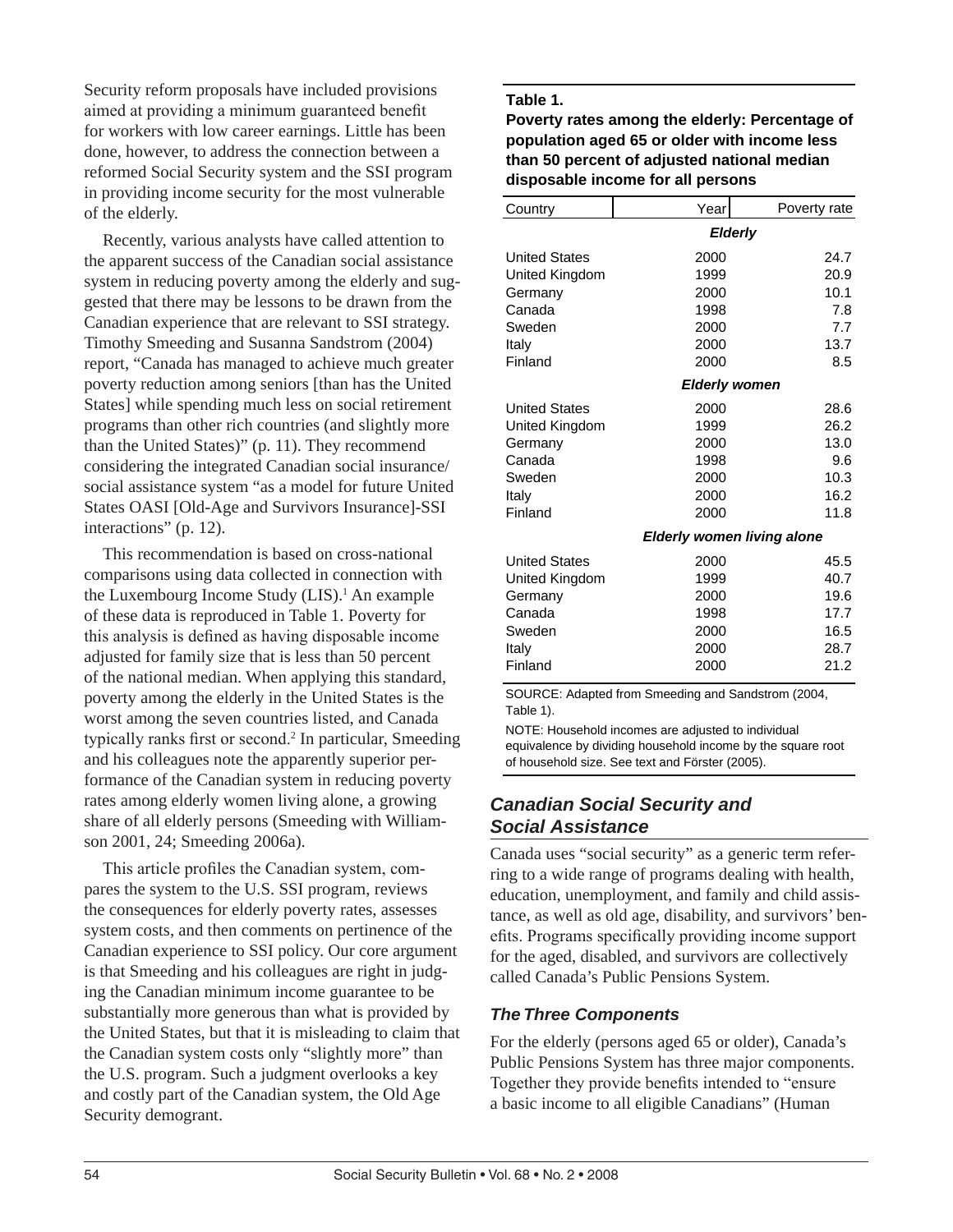Resources and Social Development Canada (HRSDC) 2005b).3

The first component is quite similar to what is termed Social Security (the Old-Age, Survivors, and Disability Insurance program) in the United States:

• *Canada Pension Plan (CPP)/Quebec Pension Plan (QPP)* is a compulsory, earnings-related social insurance program providing income for retired and disabled workers and their survivors. Its benefit formula also contains significant flatrate components for the disabled and survivors under the age of 65.

The second component has no close parallel in the U.S. system:

• *Old Age Security (OAS)* is a nearly universal pension financed from general revenues and paid to almost all Canadians aged 65 or older. The principal exceptions are those who do not meet residency requirements or who have very high taxable incomes.

The third component is an income-tested SSI counterpart:

• *Guaranteed Income Supplement (GIS)* is a nontaxable benefit paid to low- and moderate-income seniors—about one-third of the elderly population. It is a form of guaranteed annual income (benefits are reduced according to other income received). Like the OAS, the GIS is financed from general revenues.

The tabulation shows outlays on all three types of benefits for Canadian fiscal year 2005–2006 (the Canadian fiscal year runs from April 1 through March 31). Unless otherwise noted, the figures that follow are in Canadian dollars (C\$); reducing amounts expressed in Canadian dollars by 15 percent to 20 percent gives approximate contemporary U.S. dollar equivalents.4 Outlays on public retirement benefits in Canada amount to about 4.5 percent of gross domestic product (GDP). Although direct general comparison with the United States is difficult, the combination of OASI and federal SSI payments to the elderly in the country amounts to about 3.6 percent of GDP. What is particularly striking about the Canadian public pensions system is that almost half of benefits—OAS and GIS—is financed from general revenues. In the United States less than 2 percent of costs of publicly provided pensions for the elderly is funded from general revenues.<sup>5</sup>

| <b>Benefit</b>                                                                                 | Expenditures |  |  |
|------------------------------------------------------------------------------------------------|--------------|--|--|
| Contributory pensions                                                                          |              |  |  |
| Canada Pension Plan                                                                            | 24,868       |  |  |
| Quebec Pension Plan                                                                            | 7,968        |  |  |
| Total                                                                                          | 32,836       |  |  |
| Other benefits                                                                                 |              |  |  |
| Old Age Security                                                                               | 23,044       |  |  |
| Guaranteed Income Supplement                                                                   | 6,221        |  |  |
| Total                                                                                          | 29,265       |  |  |
| Total outlays                                                                                  | 62,101       |  |  |
| Gross domestic product (GDP), 2005                                                             | 1,372,626    |  |  |
| Outlays as percentage of GDP                                                                   | 4.52         |  |  |
| SOURCE: Human Resources and Social Development Canada<br>(2006b) and Statistics Canada (2008). |              |  |  |

NOTE: In 2005–2006, C\$1.23  $\approx$  US\$1.

*The Canada and Quebec Pension Plans*. Established in 1966, the Canada Pension Plan and Quebec Pension Plan have paid benefits since late 1967. The CPP serves all parts of Canada outside of Quebec. Its parallel plan, the QPP, was in important ways a model for the CPP and has very similar contribution and benefit provisions. Covered earnings records in both systems are merged at retirement for dual contributors to calculate a single benefit. As a result, for most purposes the two programs can be considered a single system.

The Canada Pension Plan is a form of contributory, earnings-related social insurance.<sup>6</sup> It pays three kinds of benefits:

- 1. retirement pensions;
- 2. disability benefits (which include benefits for disabled contributors and benefits for their dependent children); and
- 3. survivor benefits (which include death benefits, survivors' pensions, and children's benefits).

Only retirement pensions will be discussed here. With very few exceptions, every person in Canada aged 18 or older and aged 69 or younger with earnings must pay into the CPP. Employees and their employers each pay 4.95 percent on annual earnings between the minimum and a set maximum level ("pensionable earnings"). The minimum level is frozen at C\$3,500; the maximum for 2006 was C\$42,100. The selfemployed pay both portions, levied on net business income. All earnings below the maximum are taxed; persons whose annual earnings fall below C\$3,500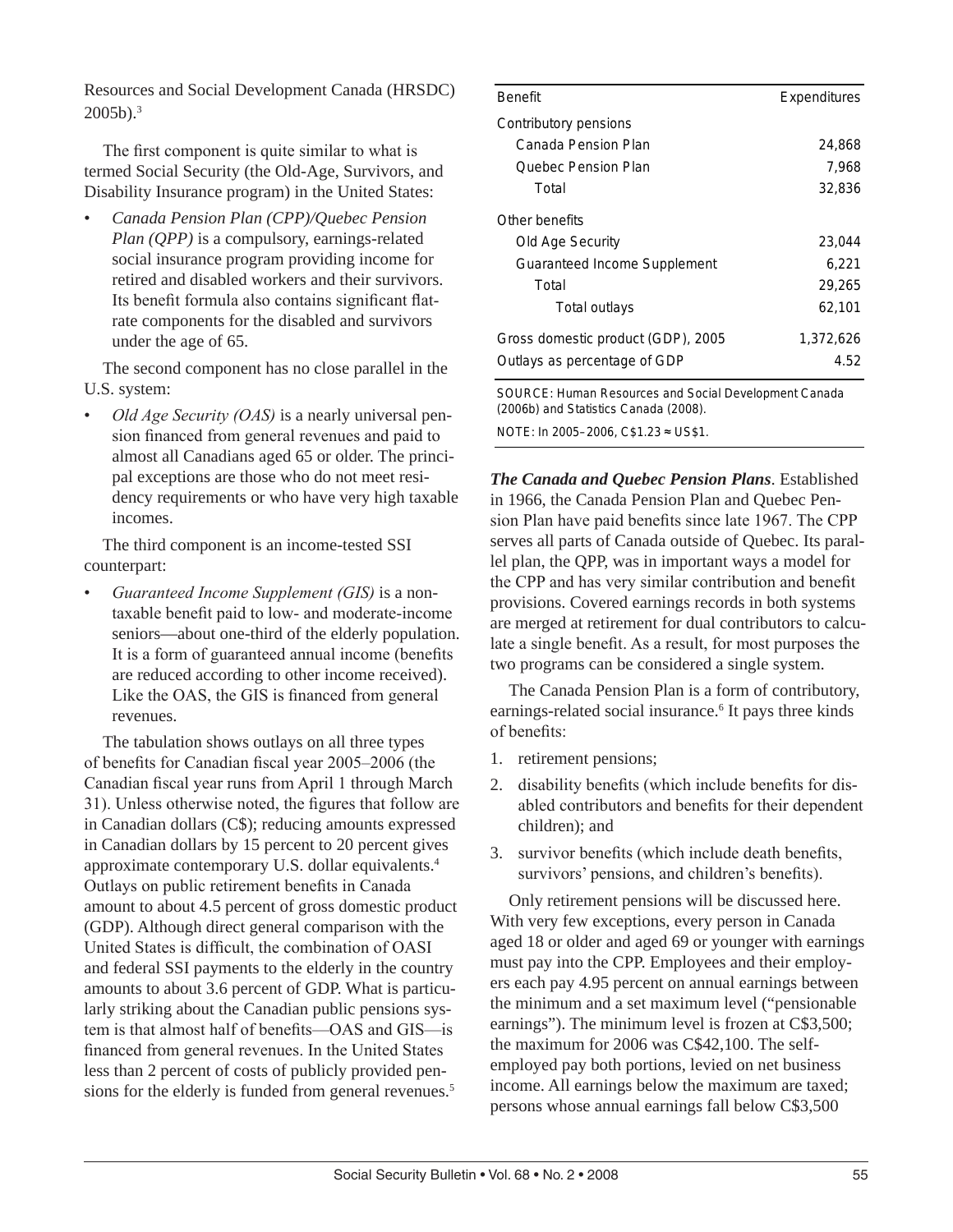receive a refund of contributions when filing an income tax return (HRSDC 2006a).

The pensionable earnings maximum level is adjusted each January, based on increases in the average wage. The contributory period begins when the worker reaches age 18 or in January 1966 (the start of the CPP), and it continues until the worker receives a retirement pension, reaches age 70, or dies. Some parts of the contributory period are dropped out of the benefit calculation, including periods with no or lower earnings while raising children younger than age 7; low-earning months after age 65; any month when eligible for a CPP disability pension; and the lowest 15 percent of earning years in the contributory period.

Eighty-six percent of the 6 million-plus CPP/QPP recipients collect retirement benefits, about 7 percent collect survivor benefits, and the remaining recipients are made up of disabled persons or children of the disabled. The normal retirement age is 65; retirement benefits can be taken at age 60 (with actuarial reduction) or delayed to age 70 (with actuarial increase). Maximum retirement benefits equal 25 percent of the contributor's average lifetime covered earnings (indexed by an economy-wide earnings measure). However, since virtually all Canadians aged 65 or older also receive OAS (and sometimes GIS) pensions (discussed below), the maximum retirement income from combined public sources replaces approximately 57 percent of average net earnings, about 10 percent more than the replacement rate for the U.S. Social Security system (OECD 2005, Table 4.2). Benefits are indexed to the Canadian consumer price index (CPI) and adjusted annually.<sup>7</sup>

*Old Age Security.* The OAS is the oldest component of the retirement income system. After the federal government was empowered by a constitutional amendment to operate a system of old age benefits, it set up the OAS program in 1952. OAS is paid entirely out of general revenues. All legal residents who have lived in Canada for at least 10 years after reaching age 18 are eligible for OAS at age 65. The payment amount is equivalent to about 14 percent of average wages and salaries. It is reduced based on the duration of Canadian residency. Full benefits go to residents of 40 years or more as well as to certain other persons with extended but less than continuous residence in the country.

Receipt of OAS is not conditional on retirement or income. However, the benefit is taxable, and recipients with total net income in excess of a certain amount have their benefit "clawed back" at a 15 percent rate,

repaying part or all of their OAS benefit through personal income tax. The threshold where clawback begins is approximately C\$62,000, and benefit loss is complete at about C\$101,000. Only about 5 percent of elderly Canadians lose any of their OAS to taxes (Office of the Chief Actuary 2005, 66).

*Guaranteed Income Supplement*. Low-income OAS pensioners are eligible for the income-tested Guaranteed Income Supplement, which is legally a part of OAS. As such, its benefits are also paid entirely out of federal general revenues. For persons entitled to a full OAS payment, the maximum monthly GIS benefit is about C\$594 for a single individual and C\$779 for a couple (married or common law; amounts are for March 2006). For persons not entitled to a full OAS payment, the maximum GIS payment is increased to bring the combination of OAS and GIS payment to an amount equivalent to the same total benefit that would accrue to a person with full OAS entitlement. Combined OAS and GIS benefits for a low-income couple are about the same as the highest CPP/QPP benefit paid; for a single person they are somewhat higher. (Recall that virtually all CPP/QPP beneficiaries also receive OAS, so CPP/QPP recipients have total income greater than those reliant on OAS/GIS alone.) GIS is not subject to the Canadian income tax, but benefits are reduced by 50 percent of the amount of any non-OAS income.<sup>8</sup> No account is taken of assets, except for the income they generate. About one-third of Canadians older than age 65 receive both OAS and at least some GIS (Office of the Chief Actuary 2005, 93).

Both OAS and GIS benefits are price indexed, and payments are adjusted quarterly for inflation.

## *The Safety Net*

For Canadians older than age 64, the combination of the OAS and the GIS is the income of last resort. The combined benefit paid in March 2004 is summarized for singles and couples in Table 2. (For the remainder of the article we use 2004 data to facilitate later comparison of benefits to various measures of poverty.) In addition to this level of assured income, Canadian elderly receive health care largely without charge through a system called, as in the United States, "Medicare." Government funding, mostly paid to private practitioners, covers 95 percent of hospital and doctor costs and about 70 percent of total aggregate health spending (World Health Organization (WHO) 2006, 58).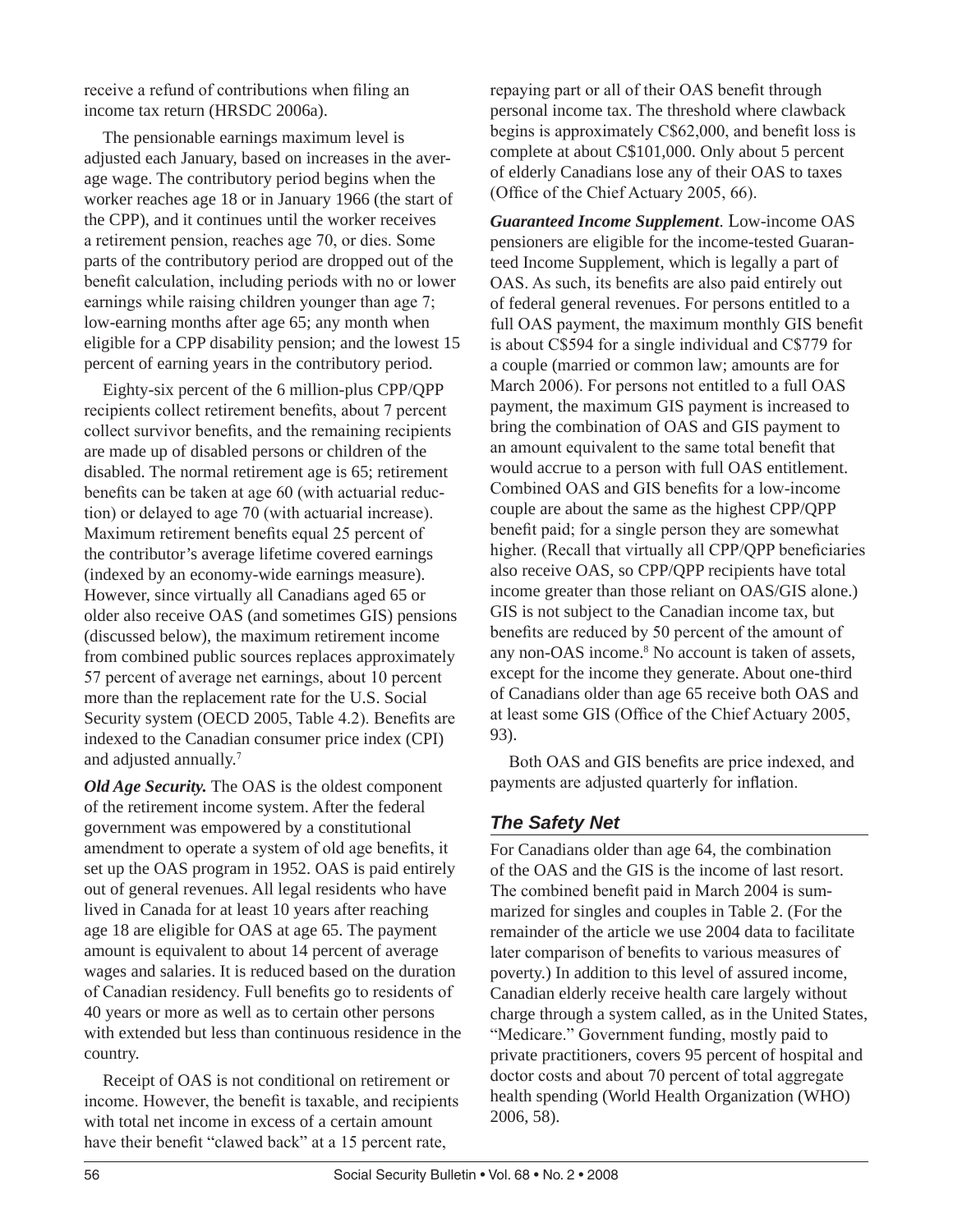## **Table 2. Canadian safety net for the elderly, March 2004 (Canadian dollars)**

|                                                                 |                     | Maximum benefit | Maximum annual |                                            |
|-----------------------------------------------------------------|---------------------|-----------------|----------------|--------------------------------------------|
| Benefit                                                         | Recipient           | Monthly         | Annuall        | income for benefit<br>receipt <sup>a</sup> |
| Old Age Security (OAS)<br>Guaranteed Income Supplement<br>(GIS) | All recipients      | 462             | 5,550          | 59,790 b                                   |
|                                                                 | Single              | 550             | 6,596          | 18,741                                     |
|                                                                 | Couple <sup>c</sup> | 716             | 8,592          | 35,294                                     |
|                                                                 | Single              | 1,012           | 12,145         | 59,790 b                                   |
| Combined OAS, GIS                                               | Couple <sup>c</sup> | 1.641           | 19,692         | 59,790 b                                   |

SOURCE: Human Resources and Social Development Canada (2004).

NOTE:  $C$1.23 \approx US$1.$ 

a. Maximum annual income figure includes OAS payment(s); only non-OAS income affects the GIS payment.

b. Benefit clawback through income tax system begins at C\$59,790.

c. Assumes both receive OAS benefits.

The process of applying for and receiving OAS/ GIS benefits in Canada is straightforward. Human Resources and Social Development Canada (HRSDC) administers the program; payments are handled by the Canada Revenue Agency (CRA). Residents normally receive an application for CPP/QPP and OAS benefits in the mail 6 months before their 65<sup>th</sup> birthday. The form includes a preliminary notification of possible GIS eligibility and asks the recipient if he or she is interested in applying for GIS. If the response is yes, the OAS office obtains detailed information on income for the client and mails this for verification. Once the information is returned and accepted, the combined benefit is provided monthly, in most cases by direct deposit. In years subsequent to the initial award, HRSDC obtains income information from the CRA for clients who have filed a tax return. It is not necessary to visit any office at any stage during this process.

Once eligible persons are in the system, benefits are paid monthly on the basis of past income, with over- or underpayments recouped on notification or at subsequent income tax filings. GIS benefits are offset by half of income from sources other than OAS (including the CPP/QPP). On average, a single GIS recipient in 2004 received a combined monthly sum of C\$896, about 46 percent of it from GIS. The average married couple's combined payment is C\$1,478, about 34 percent from GIS (HRSDC 2006b). The integration of GIS with the other systems and delivery through the income tax system leads to, from an American perspective, a very high take-up rate among eligibles.<sup>9</sup>

## *Comparison with Supplemental Security Income*

The U.S. safety net for the elderly―Supplemental Security Income―is a "nationwide Federal assistance program . . . that guarantees a minimum level of income for needy aged, blind, or disabled individuals. It acts as a safety net for individuals who have little or no Social Security or other income" (Social Security Administration (SSA) 2006, i). SSI recipients living alone are categorically eligible for food stamps and Medicaid as well. As a result, when considering the safety net, it is appropriate to combine SSI and the Food Stamp Program (FSP) benefit. Because elderly recipients of means-tested benefits in both Canada and the United States receive significant medical benefits and health outcomes are similar (WHO 2006), we ignore this benefit in comparing the two safety nets.

## *The Federal Benefit Rate and State Supplements*

In 2004 the federal SSI benefit rate (FBR) for individuals living independently was \$564 per month; the rate for couples was \$846. All but six states provided some type of supplement to this benefit for recipients in specific circumstances such as living in a nursing home (SSA 2005b, 5–6). Twenty-four states provided additional cash payments to single individuals and/or couples living independently. These cash supplements ranged from very little (\$1.70 per month for individuals in Oregon) to quite substantial (\$553 per month for couples in California). Fifty-five percent of all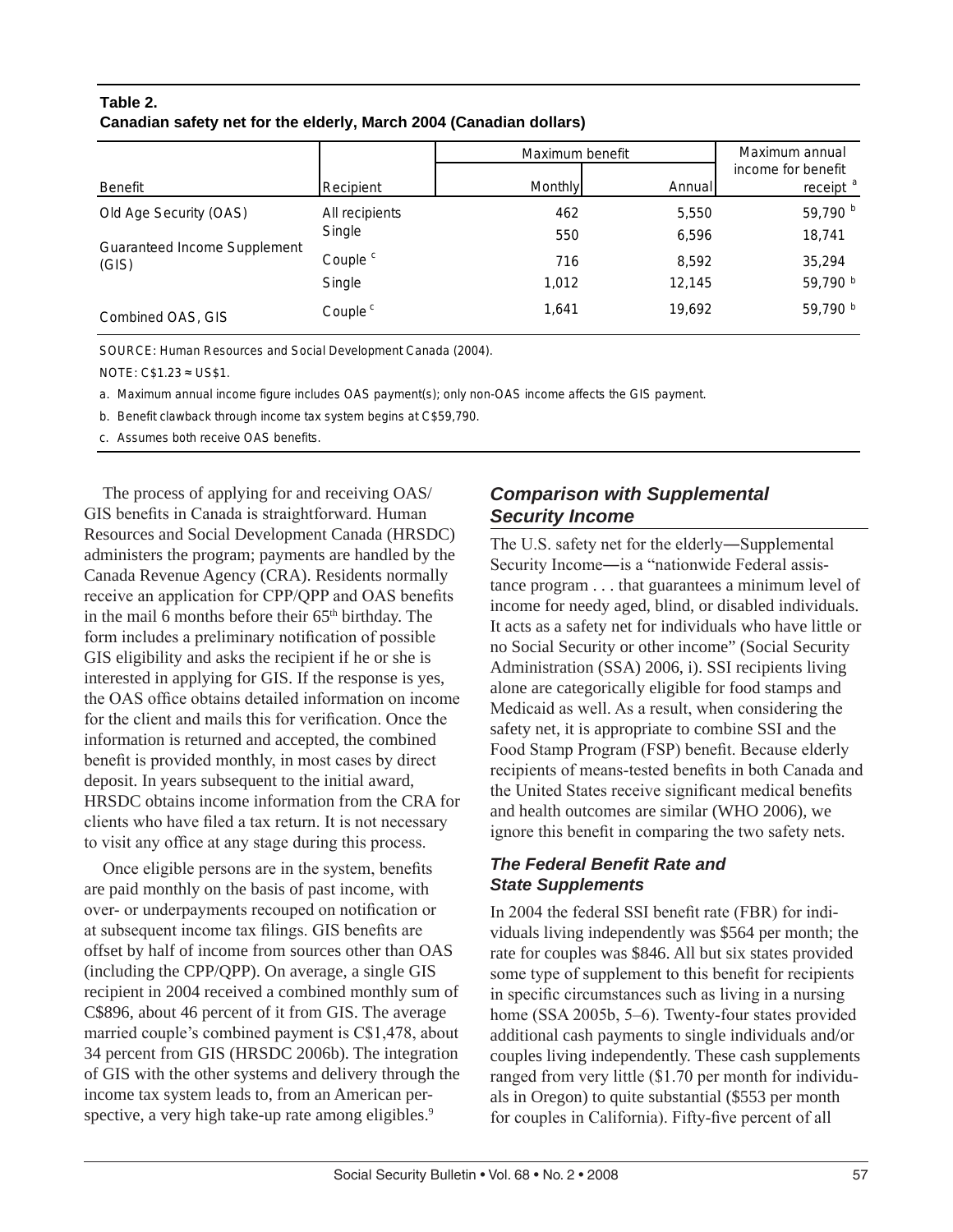SSI recipients lived in states with a state cash supplement, making it appropriate to include such payments when comparing benefits between countries. Because the FSP benefit is affected by total SSI received, it is necessary to incorporate this interaction.

Chart 1 shows the net supplement paid in January 2004 to individuals and couples living alone in each of the states that supplemented the cash benefit of all elderly SSI recipients living independently. The states are ordered by the additional individual benefit adjusted for food stamp effects. The first category ("All others") covers the 27 states (including the District of Columbia) with no general cash benefit supplement; these states accounted for 44.7 percent of all elderly SSI recipients in 2004. Continuing up the ladder, the median elderly recipient ranked on the basis of total minimum benefit (FBR plus state supplement plus minimum food stamps) lived in Pennsylvania. Slightly more than one-quarter of all elderly SSI recipients lived in California; only Alaska (which is granted exceptional treatment in the FSP) had a higher net supplement. Because of an exception originally granted in 1974 and continued by subsequent legislation, California SSI recipients are ineligible for food stamps because the FSP benefit is "cashed out" in the state supplement (Arnold and Marinacci 2003). This nuance is incorporated in Chart 1 and subsequent calculations.

#### *The Safety Nets Compared*

To compare the SSI/FSP benefit with the Canadian OAS/GIS benefit, we convert the Canadian figures to U.S. dollars using the 2004 OECD Purchasing Power Parity (PPP) of C\$1.23(US\$1). We use the PPP recog-





SOURCE: Social Security Administration (2005b).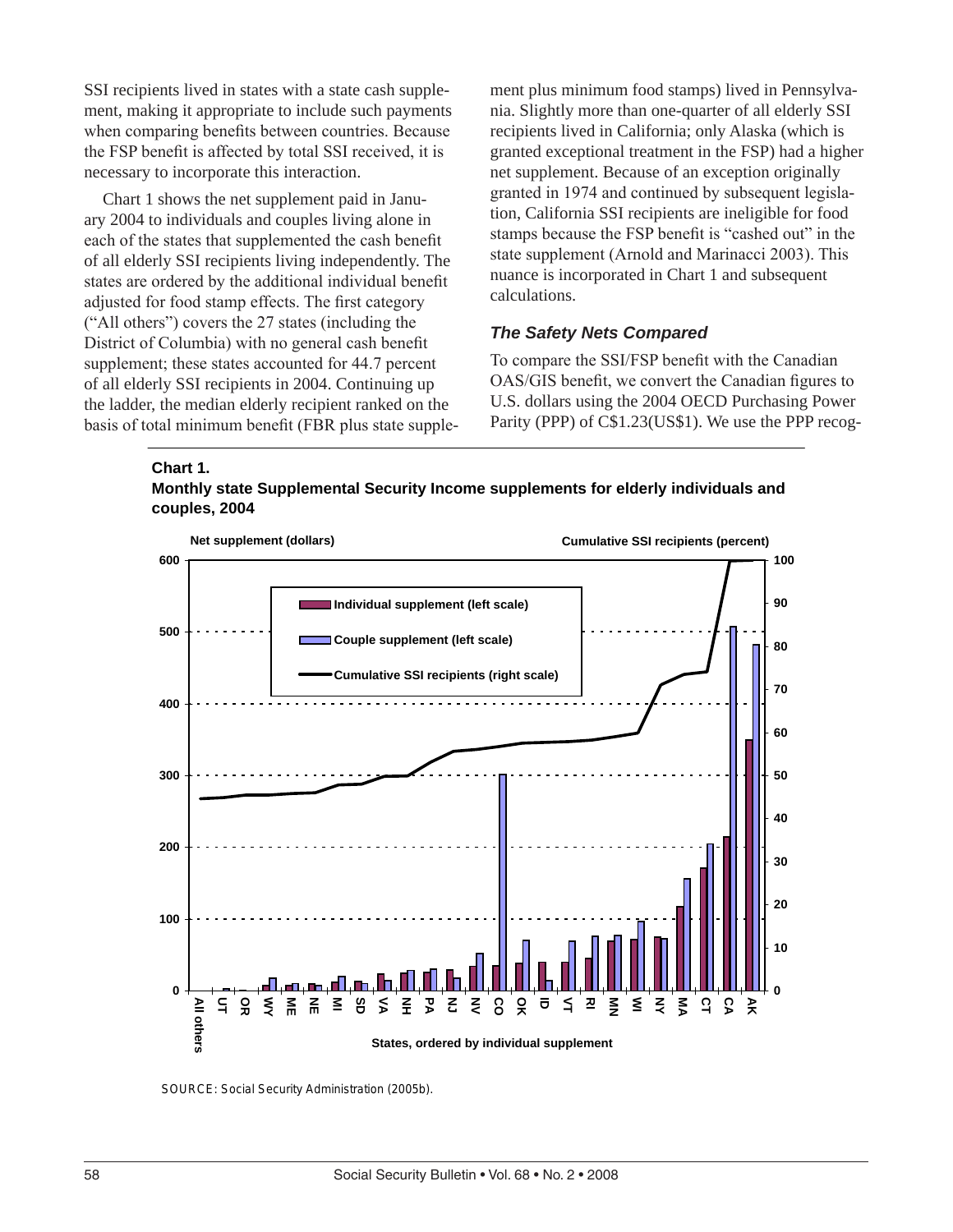nizing that there are many problems with international comparison of real purchasing power at low income levels. Indeed, one of the advantages of relative poverty measures is that comparing the proportion of persons with incomes less than half the median—for example, across countries—allows one to avoid identifying just what half the median buys.

Table 3 presents the combined SSI and FSP benefit for the United States and the corresponding OAS/ GIS benefit for 2004 converted to U.S. dollars. For consistency with our definition of the safety net—the minimum income guarantee—we cite for each state grouping the minimum food stamp entitlement for singles and individuals living alone and dependent wholly on the FBR plus, where available, the state supplement. However, because of housing and medical cost deductions, most elderly SSI recipients receive more than the minimum food stamp amount. To gain a more complete picture of the combined level of support, we

have also included an estimate of the mean FSP benefit received by elderly SSI recipients dependent on SSI.10 The U.S. benefit for states without a state supplement is shown along with comparable calculations for Pennsylvania (the state with the median recipient; see Chart 1) and California. For singles, the Canadian benefit is from 32 percent (with average FSP benefit) to 43 percent (at minimum FSP benefit) greater than the SSI/FSP benefit in states without a supplement; for couples, from 37 percent to 53 percent. Only in California and Alaska do benefits approach Canadian levels.

Compared with payments to couples, the Canadian system treats single adults less generously than do all but the most generous of U.S. states—in general, the benefit for individuals in the United States is a larger fraction of the couples benefit than is true in the Canadian system. As shown in Table 1, the comparatively lower Canadian poverty rates for singles discussed by Timothy Smeeding and Susanna Sandstrom (2004)

#### **Table 3.**

**Comparison of safety nets for the elderly: Maximum monthly benefit, by marital status, Spring 2004 (U.S. dollars)**

|                             | United States SSI/FSP benefit                            |                          |       | Canadian OAS/GIS benefit |                                        |
|-----------------------------|----------------------------------------------------------|--------------------------|-------|--------------------------|----------------------------------------|
| Marital status and benefit  | Supplemental<br>Security Income                          | Food stamps <sup>a</sup> | Total | Amount                   | Differential <sup>b</sup><br>(percent) |
|                             | States without cash supplement (26)                      |                          |       |                          |                                        |
| Single, average food stamps | 564                                                      | 60                       | 624   | 823                      | 32                                     |
| Single, minimum food stamps | 564                                                      | 12                       | 576   | 823                      | 43                                     |
| Couple, average food stamps | 846                                                      | 124                      | 970   | 1,334                    | 37                                     |
| Couple, minimum food stamps | 846                                                      | 45                       | 891   | 1,334                    | 50                                     |
|                             | Pennsylvania (state with median recipient total benefit) |                          |       |                          |                                        |
| Single, average food stamps | 591                                                      | 66                       | 657   | 823                      | 25                                     |
| Single, minimum food stamps | 591                                                      | 10                       | 601   | 823                      | 37                                     |
| Couple, average food stamps | 890                                                      | 109                      | 998   | 1,334                    | 34                                     |
| Couple, minimum food stamps | 890                                                      | 32                       | 922   | 1,334                    | 45                                     |
|                             | California (highest large-state benefit)                 |                          |       |                          |                                        |
| Single                      | 790                                                      | 0                        | 790   | 823                      | 4                                      |
| Couple                      | 1,399                                                    | $\Omega$                 | 1,399 | 1,334                    | -5                                     |

SOURCE: Calculations by authors.

Insurance. NOTES: US\$1 ≈ C\$1.23; OAS = Old Age Security; GIS = Guaranteed Income Supplement; OASDI = Old-Age, Survivors, and Disability

a. Minimum food stamp benefit is entitlement given federal benefit rate and state supplement, if available. Average food stamp benefit is calculated as average increment for elderly singles and couples living alone with no income other than SSI/OASDI (see text for source). SSI recipients in California are not eligible for food stamps.

b. Percent by which Canadian benefit exceeds (falls short of, if negative) corresponding amount for United States.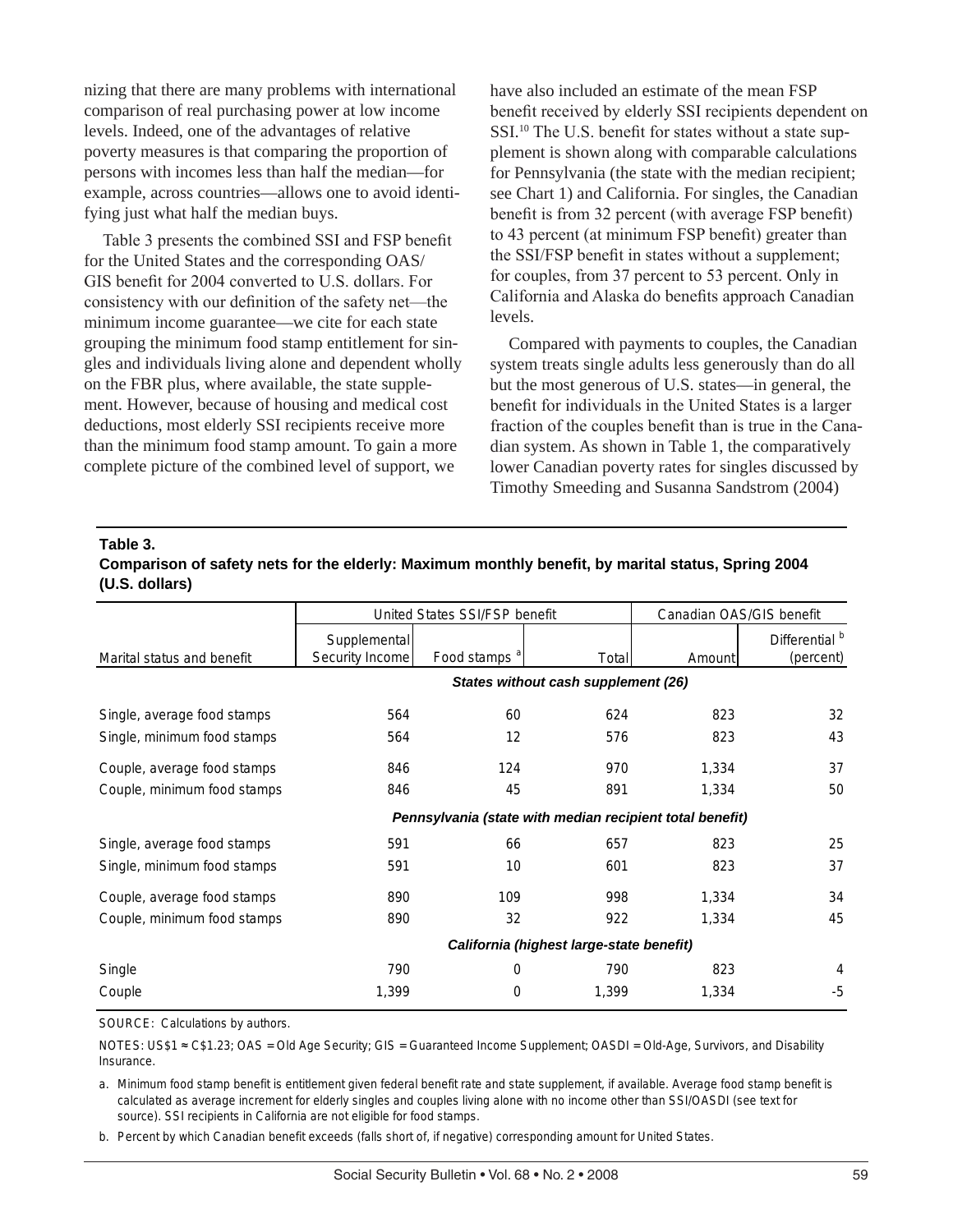arise because the level of benefits for both singles and couples in Canada is much greater than in the United States, whether considered in absolute amounts gauged by purchasing power (as in Table 3) or relative to the national median income (as in Table 1).

Both the Canadian and U.S. systems provide for situations in which an eligible individual lives in the same household with a spouse (or, in Canada, a common-law partner) who is ineligible. Here, too, the Canadian system is more generous. In Canada a person aged 60–64 who is partner of a senior OAS/GIS recipient is eligible for an allowance that brings the couple's total income to a level equivalent to what they would receive if both were OAS/GIS recipients. The allowance for a pensioner's survivor younger than age 65 is about 10 percent less than the maximum OAS/GIS benefit for single persons; once reaching age 65 the survivor becomes eligible for full OAS/GIS benefits in her or his own right (Office of the Chief Actuary 2005, 43). In the United States there is no benefit for the survivors of SSI recipients and no complementary benefit for ineligible spouses. Rather, income of ineligible spouses in excess of exclusions that are allowed regular beneficiaries plus a set-aside for a "living allowance" is considered available to the SSI recipient and reduces the SSI benefit (SSA 2006, 13).

## *Benefits and Poverty*

Perception of the consequences of the Canadian system for poverty depends on the standard employed for poverty assessment. Canadians use two methods for assessing poverty―a "low-income cutoff" (LICO) and a "low-income measure" (LIM) (Statistics Canada 2006). Poverty in the United States continues to be officially assessed using a measure originally developed in the early 1960s (Ruggles 1990). A more comprehensive measure proposed in the mid-1990s by a panel convened at the behest of Congress by the National Research Council―an arm of the National Academy of Science―has not been officially adopted (Citro and Michael 1995).

### *The Low-Income Cutoff and the Low-Income Measure*

The low-income cutoff is constructed by determining the income level at which families on average spend 20 percentage points more of their total outlays on necessities—food, clothing, and shelter—than do the average Canadian families with the same number of persons living in the same region and urban/ rural circumstance.11 In focusing on relative outlays

for necessities, construction of the LICO is consistent with the recommendations made for the United States by the National Research Council panel. The standard varies by community size; it is lowest in rural areas and highest in urban areas of 500,000 or more. The cutoffs are reported both before and after income taxes, but both measures include transfers. In 2004 the before-tax LICO for a single adult living in an urban area with a population from 100,000 to 499,999 was C\$17,515; for two persons the cutoff was C\$21,804. Thus the combined OAS/GIS benefit (see Table 2) fell about 31 percent short of the single-person cutoff and 10 percent below the two-person cutoff. 12

The low-income measure is based on income alone; this standard is set at 50 percent of median adjusted individual income. Using an equivalence scale, the adjustment―made before calculation of the median― converts each Canadian's family income into the "equivalent" income for a person living alone. The equivalence scale used by Statistics Canada for this purpose assigns a weight of 1.0 to the oldest person in the family, a weight of .4 to the second oldest regardless of age and to all other adults (persons aged 16 or older), and a weight of .3 to any other family members. Thus to find the "individual equivalent" scale for a family of two adults, one would divide whatever family income measure is used by  $1 + .4 = 1.4$ . Once half the median is determined for individuals using this "equilivised" measure as a base, the cutoff is adjusted for larger families by multiplying by the appropriate equivalence weight. The LIM in 2004 was C\$16,253 before taxes for a single adult and C\$22,255 for a couple. The March 2004 OAS/GIS minimum was therefore 75 percent of the LIM for single adults and 87 percent for couples.

Development of the LIM was prompted in part by interest in international comparisons. The LIM standard approximates the measure used by the Organisation for Economic Co-operation and Development (OECD) in some recent comparative poverty studies (Förster and Mira d'Ercole 2005) and in the work of Timothy Smeeding and colleagues, previously cited. The difference between the Canadian measure and that of the OECD is that the OECD equivalence scale is simpler, giving a weight of the square root of family size to each family member. Smeeding uses the square root equivalence scale but focuses on income after taxes, as does the LICO measure that Statistics Canada (2006, 9) "prefers." In practice the choice between the Canadian and square root equivalence scales is of little consequence for most outcomes: Note that both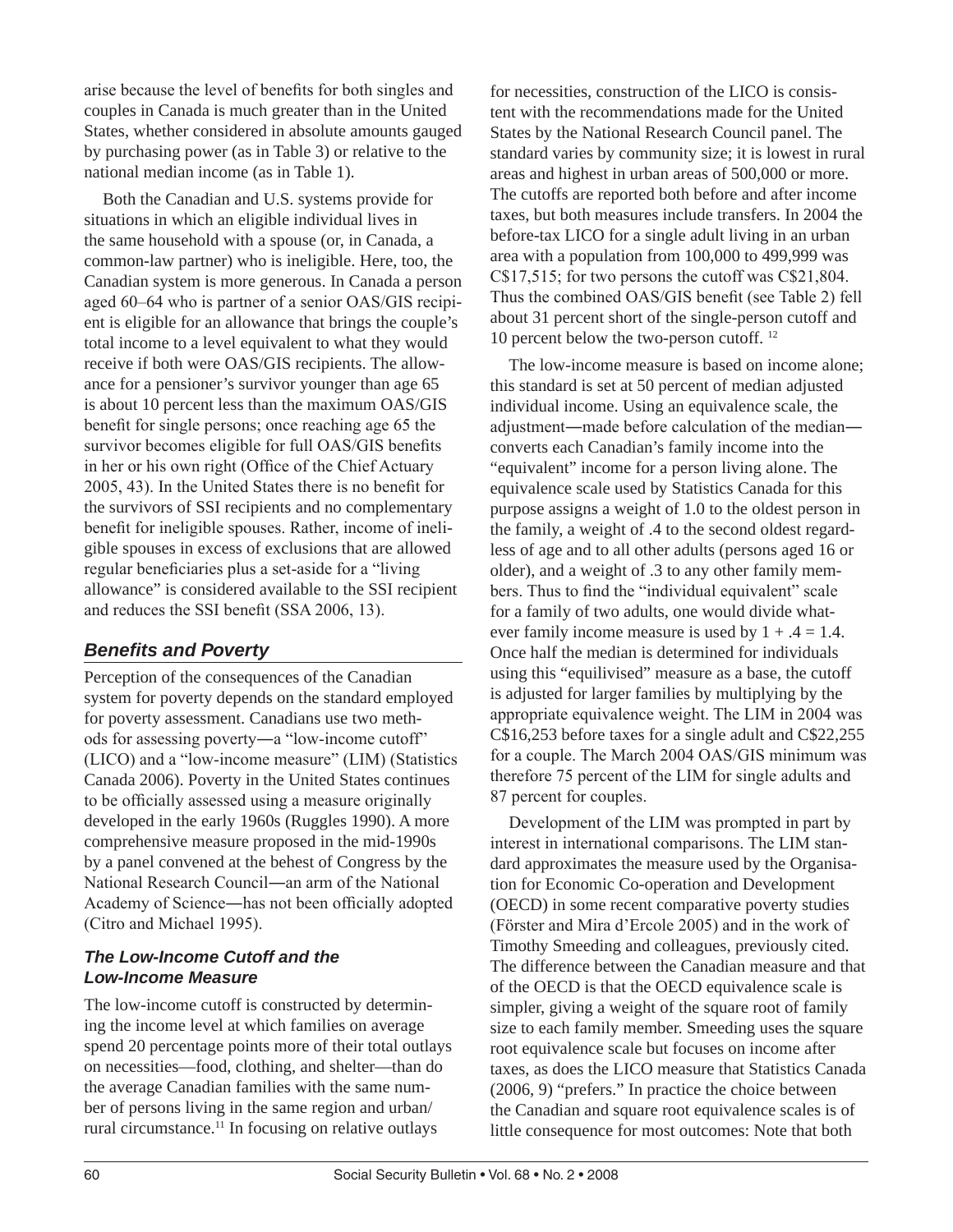the Canadian and square root scales assume that twoadult households require 1.4 times as much income to achieve the same living standard as a single adult living alone. For purposes of this article, we refer to the square root equivalence scale as the OECD scale, recognizing that some OECD work involves more elaborate adjustments (Förster 2005).

No distinction is drawn among adults on the basis of age in calculating poverty thresholds for the LICO, the LIM, or the OECD scale.

#### *Direct Benefits Comparison with the United States*

Table 4 considers the difference between Canada and the United States from the perspective of the poverty measures. We report U.S. figures for Pennsylvania, given that state's "median" status (see Chart 1), and we assume that the SSI recipient receives the average food stamp benefit (see Table 3). The first line of data in Table 4 shows that the Canadian basic income guarantee for the elderly substantially exceeds that provided in the United States. In the second line we report for the United States the OECD poverty standard of

50 percent of median adjusted income, expressed in terms of gross income before taxes but including cash transfers.13 Using the Canadian equivalence scale, the couple value is 1.4 times the single adult value. The Canadian LIM is taken from official sources and converted to U.S. dollars using the same purchasing power adjustment as that applied in Table 3. Real income is lower in Canada, and half the median—the OECD relative poverty measure—is about 3 percent lower. We also include, in line three, the official U.S. poverty measure, based on the cost in current prices of a yardstick outlay established in 1963. Having established these points of reference, data lines four and five report the maximum benefit in both countries as a percentage of (1) the 50-percent-of-median standard and (2) the U.S. poverty standard, that is, the numbers appearing in lines two and three.

Clearly, by both Canadian and U.S. standards,<sup>14</sup> the Canadian system is significantly more generous than its American counterpart. This generosity extends beyond the minimum guarantee. Every dollar in income from social insurance above \$20 reduces the SSI payment by a dollar, but in Canada GIS benefits

#### **Table 4.**

**Safety nets and poverty standards for the elderly in the United States and Canada, by marital status, 2004 (U.S. dollars)**

|                                                             | <b>United States</b> |        | Canada |        |
|-------------------------------------------------------------|----------------------|--------|--------|--------|
|                                                             | Single               | Couple | Single | Couple |
| Maximum benefit (annual equivalent) <sup>a</sup>            | 7,885                | 11,979 | 9,874  | 16,009 |
| OECD/LIM poverty standard b                                 | 13,620               | 19,068 | 13,214 | 18,499 |
| U.S. official poverty standard <sup>c</sup>                 | 9,060                | 11.418 | 9,060  | 11,418 |
|                                                             | <b>Percent</b>       |        |        |        |
| Maximum benefit as a percentage of<br>OECD/LIM standard     | 58                   | 63     | 75     | 87     |
| Maximum benefit as a percentage of<br>U.S. poverty standard | 87                   | 105    | 109    | 140    |

SOURCE: Calculations by authors.

NOTES: Elderly family unit consists of all adults older than age 64.

US\$1 § C\$1.23; SSI = Supplemental Security Income; FSP = Food Stamp Program; OAS = Old Age Security; GIS = Guaranteed Income Supplement; OECD = Organisation for Economic Co-operation and Development; LIM = low income measure.

a. For the United States, SSI plus FSP in Pennsylvania; for Canada, OAS plus maximum GIS.

b. For the United States, data calculated by the authors using the 2005 Current Population Survey March Supplement; for Canada, data calculated from Statistics Canada (2006, 29).

c. From DeNavas-Walt and others (2005, 45).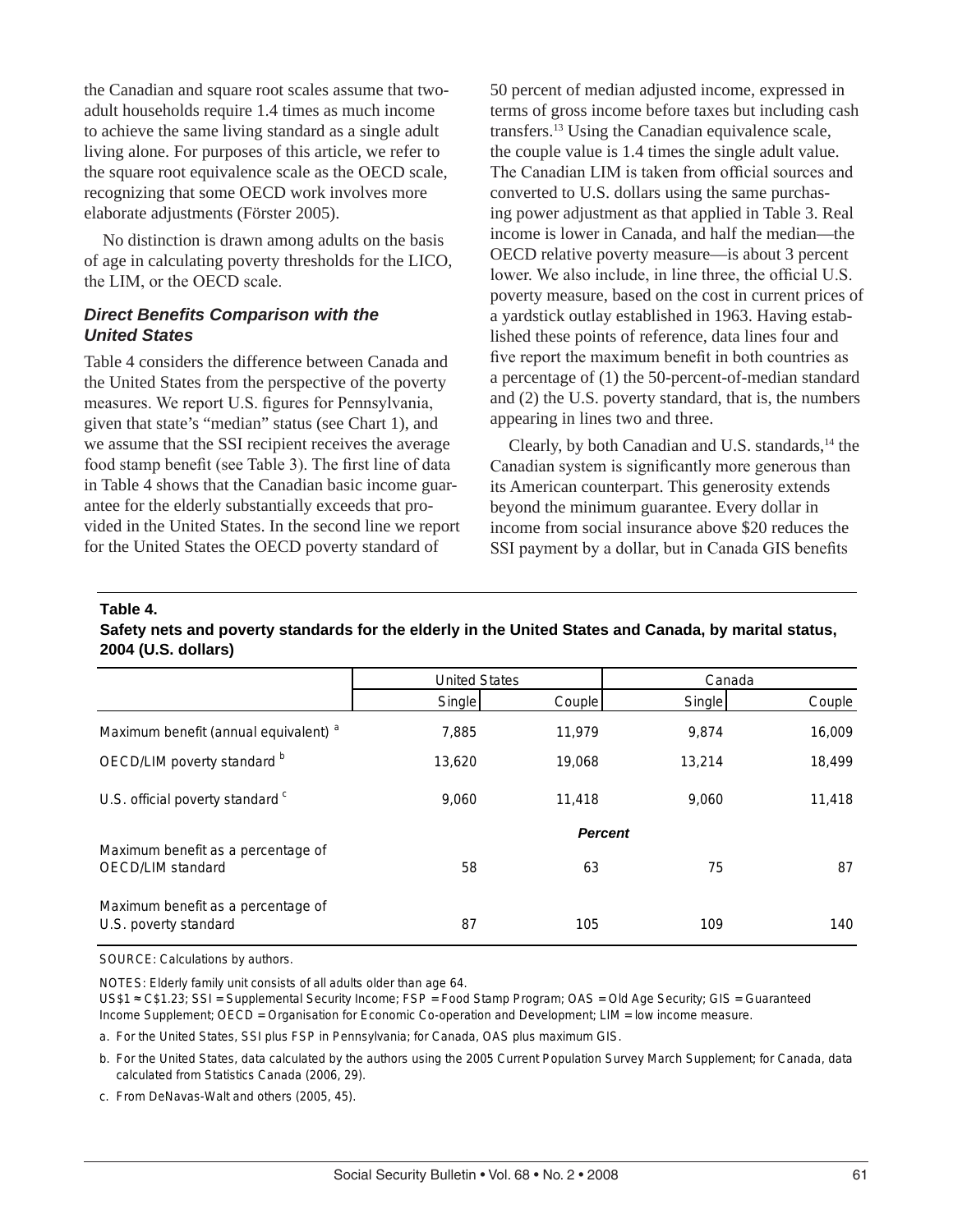are "taxed" at only a 50 percent rate. The 50 percent disregard leads to a high proportion of Canadian GIS recipients who also have some income from the Canadian Pension Plan or its Quebec equivalent—83 percent in 2003 (unpublished data provided by the Canada Department of Human Resources and Social Development). It is the combination of a high basic benefit with substantial disregard of other pension income that lifts so many elderly Canadians above the poverty thresholds. The fixed and small SSI disregard produces substantially less mixing: Fifty-seven percent of elderly U.S. SSI recipients had some income from Social Security in December 2004 (calculated from data in SSA (2005a, Table 8)). Social assistance generosity is more than a matter of cash or disregards: Apart from the differences in benefits and treatment of other income, differences in prevalence of poverty in Canada and in the United States may also result from differences in ease of access to the respective safety net systems. It appears to be mechanically much easier to establish OAS/GIS eligibility than it is to initiate and sustain SSI/FSP payments, and GIS has no assets test.

We conclude that the reason why poverty rates are so low in Canada is that the Canadian system is very generous to those with few other resources, and this reduces poverty. Solvency for the self-funding part of the program is less of a problem because almost half of total pension costs comes from general revenues. If a country redistributes more and concentrates this redistribution on the elderly, the relative incomes of elderly people rise, and poverty falls. It is not "rocket science." It is arithmetic.

# *Looking South*

If the redistribution of general revenues is concentrated more on the elderly, the arithmetic is expensive— Smeeding and Sandstrom's assertion that Canada spends "slightly more" than the United States is far from the mark. What would it in fact cost to move SSI for the elderly to something like the Canadian safety net? A first estimate is evident from the last column in Table 3: Increase SSI benefits by 25 percent for singles, 34 percent for couples, and some comparable amount for persons living with others, and disregard more Social Security income in benefit calculation. But this estimate ignores the consequent reduction in FSP benefits, and real emulation of Canada would require elimination of the SSI assets test as well. Both an increase in benefits and elimination of the assets test would raise SSI take-up. Thus for a first estimate,

suppose the United States attempts to somehow simply "fill the gap" between current incomes of the elderly and the amount needed to achieve an income equal to the same percentage of median income as that achieved by Canada's current maximum benefit—that is, 75 percent for singles and 87 percent for couples (see Table 4). Depending on certain assumptions about income underreporting in the U.S. Census Bureau's Current Population Survey (CPS), filling the gap would require increasing SSI payments to the elderly by at least 110 percent and possibly as much as 150 percent.15 Refinement of this "back of the envelope" calculation requires making assumptions about state supplements, the consequences of expansion of eligibility for take-up and private saving, and the implications for related programs like Medicaid. The "possibly as much as" concept seems likely. Costs would multiply further if the same adjustments were extended to nonelderly SSI recipients.

An alternative perspective is to consider the cost of the U.S. and Canadian systems in relation to gross domestic product. Suppose the United States was to devote the same fiscal effort to establishing a minimum income for the elderly as does Canada. What would be the cost? The tabulation on the next page provides a rough cut at comparing the fiscal commitment involved in the Canadian system compared with the cost of SSI.<sup>16</sup>

Combined federal and state SSI costs for elderly recipients amounted to about \$8.3 billion in calendar year 2004 (SSA 2006, Table IV.C1 and IV.C4; state supplements for blind or disabled elderly estimated by authors). Food stamp outlays for this group are not published by the U.S. Department of Agriculture. We estimate benefits accruing to elderly SSI recipients using data from the Food Stamp Program Quality Control Database for 2004 (Poikolainen and Ewell 2005) under the assumption that FSP benefits are shared equally among all members of a recipient household. A reasonable estimate is that SSI and FSP costs for the elderly amounted to roughly one-thirteenth of 1 percent of GDP.

At first glance, Canadian outlays for their safety net look comparable to those of the United States but, of course, smaller: C\$5.7 billion. However, such a comparison ignores the fact that GIS comes on top of the near-universal and substantial OAS payment. Assuming that every GIS recipient receives average OAS,<sup>17</sup> we estimate the total costs of providing income support for elderly persons receiving GIS in 2004 to be approximately C\$13.3 billion, slightly more than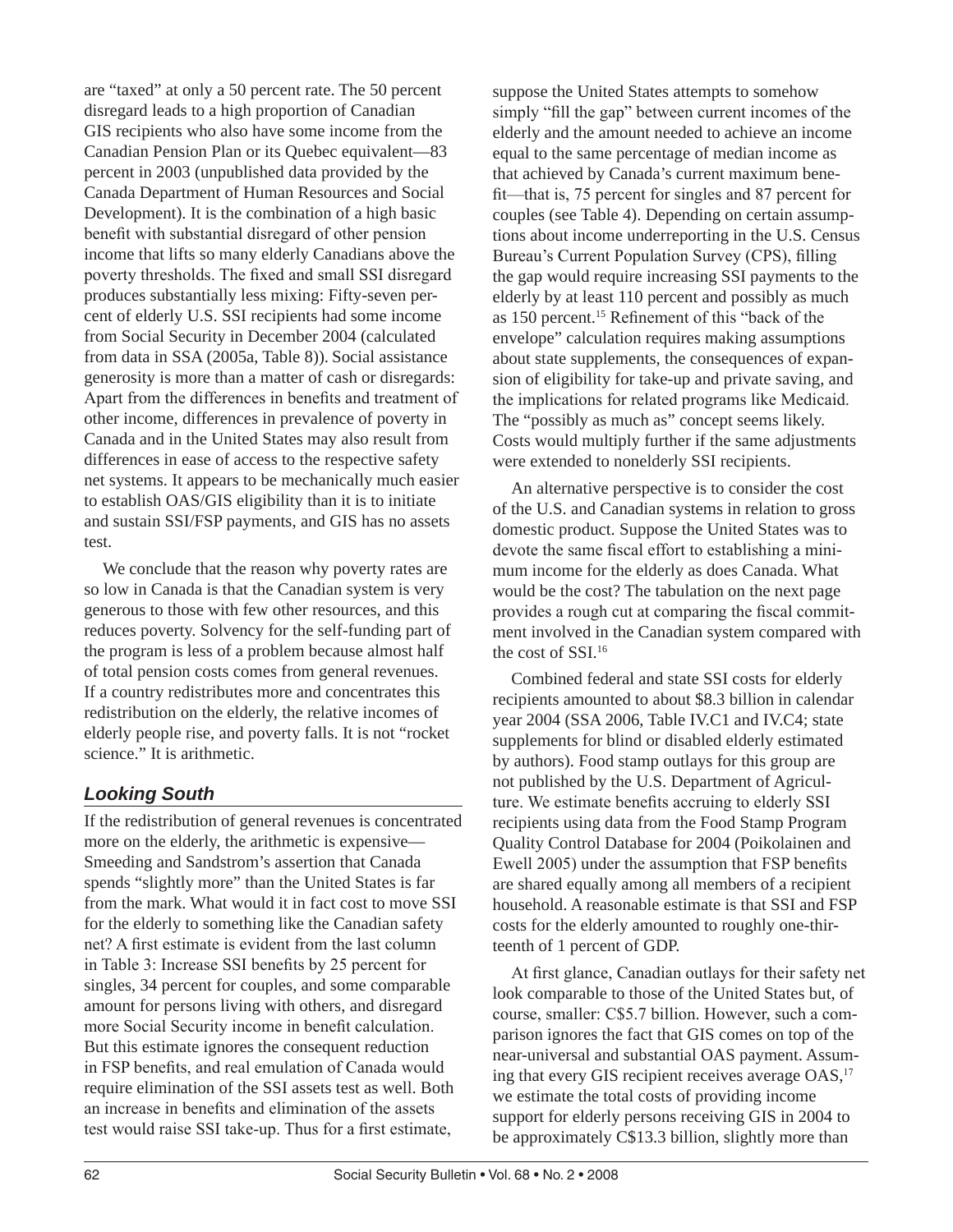1 percent of GDP and almost *fourteen times* the U.S. allocation for the SSI and Food Stamp programs. The significance of this commitment is underscored when it is recognized that in 2004, Canadian GDP per capita (US\$32,000) was just 80 percent of the U.S. level. $^{18}$ In a sense even the C\$13.3 billion figure is an understatement; in the absence of OAS far more Canadians would presumably be eligible for GIS. A full accounting of the commitment to providing a minimum income guarantee would include an estimate of the general reduction in GIS obligation that the presence of the OAS demogrant affords.

The tabulation below, which compares fiscal commitment for 2004, shows a problem with international comparisons of benefit systems—failure to consider context. At first glance the benefit cost of the Canadian GIS is similar to U.S. outlays for SSI. But virtually every poor elderly Canadian citizen gets OAS, for which there is no U.S. equivalent. It is true that OAS is not means-tested (aside from the high-end clawback). But GIS is clearly calibrated within the context of OAS (indeed, it is delivered by the same agency), and it would be misleading not to include both when describing the Canadian minimum income guarantee. To report, as Smeeding and Williamson (2001) have, "a country like Canada has a very efficient incomerelated lower tier benefit which produces a low poverty rate for a modest level of social expenditure" is to miss the OAS point and surely to mislead readers about the

*United States (billions, US\$)* Gross domestic product (GDP) 11,734.3 Supplemental Security Income 8.3 Food Stamp Program 0.7 Total 9.0 Total as a percentage of GDP 0.077 *Canada (billions, C\$)* Gross domestic product 1,290.8 Old Age Security 7.6 Guaranteed Income Supplement 5.7 Total 13.3 Total as a percentage of GDP 1.030

SOURCES: Social Security Administration (2006); Human Resources and Social Development Canada (2005a). See text. success of targeting in the Canadian system and the costs of its emulation.

Review of the Canadian system does suggest some changes in the SSI and the Food Stamp programs that would marginally facilitate access and ensure that the lowest-income elderly receive at least the minimum benefit. Ideally, the FSP benefit would be evaluated by local SSA offices in conjunction with SSI benefit review, unifying the application process and reducing FSP administrative costs for states. While at present, SSI applicants can obtain FSP applications at the SSA office and can file initial applications there, establishing and sustaining benefits requires visits to the agency administering FSP benefits, even for households made up entirely of SSI recipients and therefore categorically eligible. Considerable experimentation with joint processing of SSI and FSP applications has occurred. The results suggest that simplification of FSP benefit calculation and integration with SSI would raise takeup and reduce administrative costs for states (Food and Nutrition Service 2000; Food Research and Action Center 2004).

It is clear that establishing eligibility for the GIS in Canada is simplified by the absence of asset tests; this permits integration with the internal revenue system and the other benefits programs that are conditioned only on income. Although inclusion of the value of some assets in needs assessment is viewed as important in the United States, it might be possible to shift asset assessment from the present all-or-nothing eligibility determination to a sort of quasi-annuitization in which a fraction of the value of counted assets is treated as income in determining the SSI benefit (see Davies, Rupp, and Strand 2004). Such a procedure could have favorable consequences for savings behavior of the near elderly and the elderly themselves, especially if a portion of assets was disregarded altogether in benefits computation. The potential costs of such a change are, of course, difficult to evaluate; Rupp, Strand, and Davies (2001) estimate that completely eliminating the SSI assets test would have increased annual costs by 7.7 percent in 1991.

Both the Canadian OAS/GIS and the U.S. SSI/ FSP systems guarantee minimum incomes that are below the OECD poverty standards, yet poverty rates are much higher in the United States. In part this is because the gap between the maximum system payment and the poverty standard is much greater in the United States (see Table 4). However, the effect of the Canadian system is also enhanced by the substantial disregard of Canadian/Quebec Pension Plan income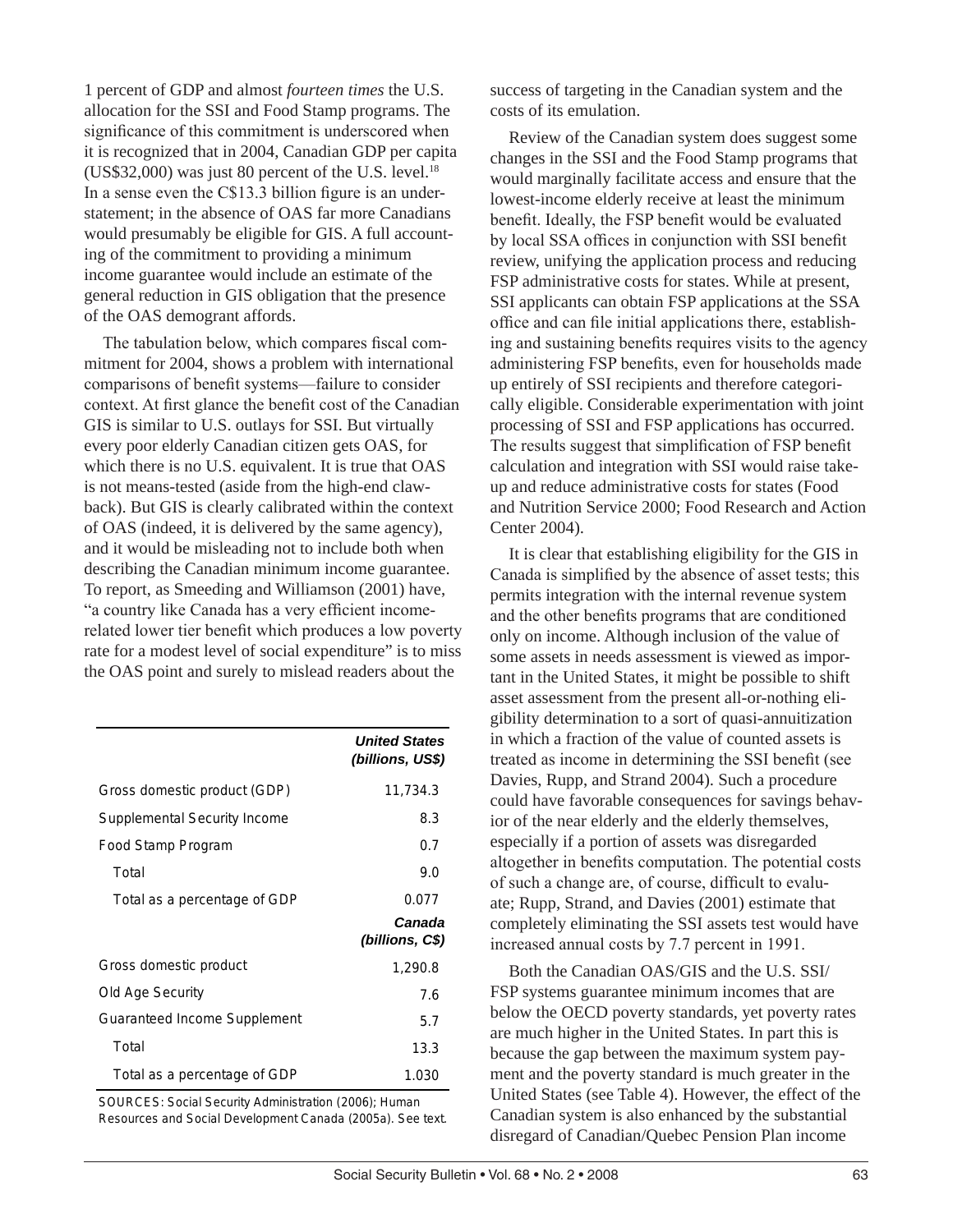in calculation of the GIS benefit. This allows the GIS benefit to fill the gap between the poverty line and the combination of pension and OAS benefits for persons with modest pension entitlement. The GIS 50 percent disregard is proportional and is therefore not affected by inflation. In contrast, for SSI only the first \$20 of any monthly Social Security payments is disregarded; beyond this level every dollar of income from Social Security counts against the SSI benefit. The \$20 disregard has not changed since the inception of the SSI program in 1974. Had the \$20 disregard been held constant in real terms, the current value would be approximately four times greater. Regardless of the poverty standard employed, emulation of the Canadian disregard policy would reduce poverty among the elderly in the United States. Nevertheless, such changes would be costly, because every \$1 increase in income disregarded in benefit calculation raises costs by at least \$1—and more if such changes raise program take-up (Davies and others 2001/2002).

In this discussion we have ignored differences in health care available to the elderly in Canada and the United States, arguing that access and outcomes are roughly comparable. Although outcomes may be similar, costs are not. Various recent analyses have demonstrated that while overall spending by the United States on social welfare is comparable to that of other countries, the United States is unique in the share of such outlays devoted to health (Adema and Ladaique 2005). Thus if means could be found to increase the efficiency of health care delivery in the United States to match that of other countries without sacrificing quality, resources might be freed to target the remaining income poverty among older citizens and to address the concerns voiced by the President's Commission to Strengthen Social Security (Garfinkle, Rainwater, and Smeeding 2006).

### *Notes*

*Acknowledgments:* We are grateful to Del Corrothers, Denis Dubuc, Josée Perreault, Judy Smelters, and other staff of Human Relations and Social Development Canada. We would like to also thank Richard Balkus, Ben Bridges, Richard Chard, Denise Lamaute, Alexi Strand, and Susan Wilschke of the Social Security Administration (SSA) for comments and corrections on earlier drafts and Joyce Nicholas (SSA) for performing many of the calculations herein. Any remaining errors as well as opinions and judgments expressed are our own and do not reflect policy or perception of SSA.

<sup>1</sup> The LIS is a remarkable international collaborative effort initiated by Timothy Smeeding to develop and make available to researchers comparable household-level data on individual and family economic circumstance. For detail and multiple examples of LIS-based research, see the project Web site, http://www.lisproject.org/. Other examples of LIS application to poverty analysis appear in Smeeding (2006b).

2 Others reach the same conclusion. Among the 24 Organisation for Economic Co-operation and Development (OECD) countries in 2000, only Portugal and Mexico had higher rates of elderly poverty than did the United States. See Förster and Mira d'Ercole (2005, Figure 24) for more detail.

<sup>3</sup> When Paul Martin took office as Canadian prime minister in December 2003, the federal government department known as Human Resources Development Canada (HRDC) was split into two new departments: Social Development Canada (SDC) and Human Resources and Skills Development Canada (HRSDC). In February 2006, this change was reversed by the new conservative government of Steven Harper, and SDC and HRSDC were reunited as Human Resources and Social Development Canada (HRSDC). In this article, the source for all recently accessed agency data is cited as HRSDC.

4 "Equivalent" here means determining what would be required to purchase an amount of consumer goods in the United States equivalent to what the Canadian benefit can buy in Canada. The Purchasing Power Parity measure published by the Organisation for Economic Co-operation and Development (OECD) for 2005 equates 1.21 Canadian dollars (C\$) with 1.00 U.S. dollar (US\$).

5 In addition to \$5.2 billion for SSI, this calculation counts as public-provided benefit payments to retirees and their dependent spouses and surviving widow(er)s under Old-Age, Survivors, and Disability Insurance (OASDI)— \$265 billion, and for railroad retirement—\$9 billion.

6 For an overview of the Canada Pension Plan and the consequences of important reforms introduced in 1997, see Bouchard (2007)

7 CPP and QPP contributions not immediately required to pay benefits are managed professionally in a portfolio of foreign and domestic assets including private securities (Sarney and Preneta 2001/2002). Less than a third of CPP assets are government bonds. The 5-year average real rate of return on CPP assets was 5.9 percent in 2006 (see Canada Pension Plan Investment Board (2006) and Bouchard (2007); real return calculated on the basis of the Canadian CPI).

8 Income accruing to either partner in couples is treated as shared equally, so the benefit reduction rate for individual partners is 25 percent. Office of the Actuary (2005, 40–42) provides details on GIS operation.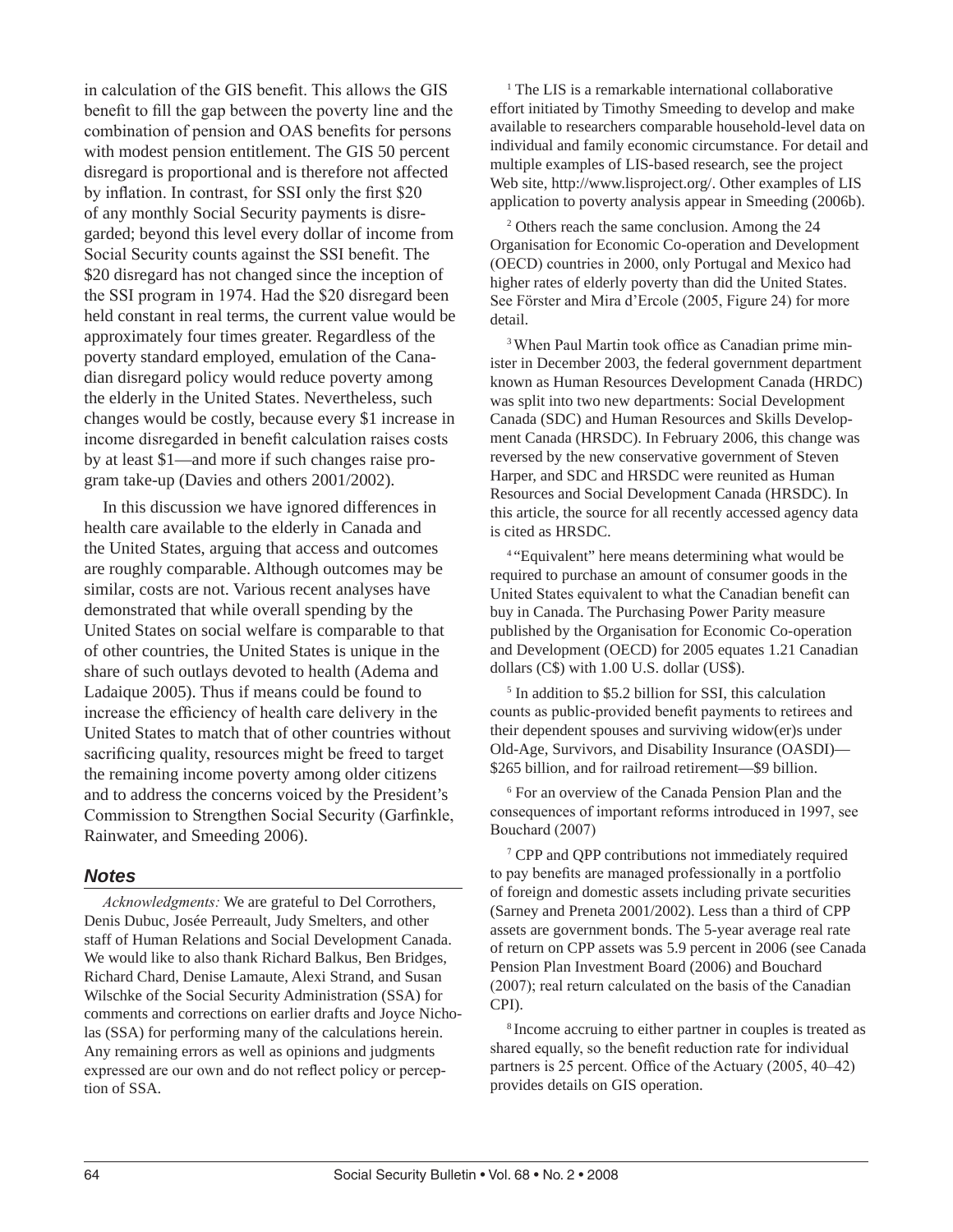9 Poon (2005) estimates take-up rate for GIS at 86 percent of eligible persons in 2000. Currie (2006, Table 3.1) cites evidence that participation in SSI is below 75 percent.

<sup>10</sup>The increment in income―a result of the FSP benefit― is calculated using data from the fiscal year 2004 Food Stamp Program Quality Control Database (Trenkamp and Wiseman 2008). To provide adequate sample size, the increment for Pennsylvania is calculated using data for New Hampshire, Pennsylvania, and New Jersey; the New Hampshire and New Jersey state supplements are similar in magnitude to Pennsylvania's (see Chart 1). The higher average FSP benefit for singles in Pennsylvania compared with states without a cash supplement is the result of higher average housing costs in Pennsylvania that lead to greater excess shelter cost deductions.

<sup>11</sup> "Family" means "all persons living in the same dwelling and related by blood, marriage, common-law relationship or adoption" (Statistics Canada 2006, 8).

<sup>12</sup> The official position of Statistics Canada is that the LICOs should not be treated as poverty measures, but the nuances of the agency's position are regularly overlooked by both public media and other Canadian government agencies. The Statistics Canada Web site includes the following statement from the current chief statistician: "In the absence of politically-sanctioned social consensus on who should be regarded as 'poor,' some people and groups have been using the Statistics Canada low-income lines as a de facto definition of poverty. As long as that represents their own considered opinion of how poverty should be defined in Canada, we have no quarrel with them: all of us are free to have our own views. But they certainly do not represent Statistics Canada's views about how poverty should be defined"(Felligi 1997).

<sup>13</sup> We use gross income rather than net income here because it is difficult to compute federal income tax liability using Current Population Survey (CPS) data, and the official U.S. poverty measure, used in line three of Table 4, is also based on gross (that is, pretax, post-cash-transfer) income. The benefits figures listed for the United States include food stamps, yet food stamps are not included in the incomes data used to calculate the OECD/LIM poverty standard nor are food stamps included in income when assessing poverty using the U.S. standard. Inclusion of food stamps would not alter the estimated median for the income distribution because food stamp receipt is concentrated among persons below the median. Most authorities argue that food stamp benefits should be included in income when assessing poverty (Citro and Michael 1995, 67).

<sup>14</sup> The poverty measure proposed by the National Research Council is for income net of taxes and certain other costs but including the value of certain in-kind transfers such as food stamps and rent subsidies. Applying the NRC methodology, for 2004 the standards for adults and couples living alone were \$9,252 and \$13,045 respectively, below the OECD/LIM cutoff but above the official poverty standard, especially for couples (unpublished estimates provided by the U.S. Census Bureau).

<sup>15</sup> This estimate was constructed using data for 2002 and a version of the CPS, with individual incomes adjusted for missing information and underreporting using Social Security administrative data. The relative poverty standard used reflects the income distribution in 2002. The analysis assumes that state supplement amounts stay constant, and no adjustment is made in either estimate for the impact of SSI expansion on the Food Stamp Program, Medicaid, and other costs. The lower cost estimate is the result of using conservative income replacement and imputation procedures. The higher estimate is the consequence of more liberal adjustment. The adjustment method is discussed in Nicholas and Wiseman (2008).

<sup>16</sup> The Canadian figures in the tabulation are subject to refinement. GIS costs for the year are inflated from published monthly data for March, July, October, and December. We assume that all GIS recipients receive the average OAS payment. We exclude a (relatively) small amount of GIS paid as "allowance" for survivors and certain other individuals, because these persons are not elderly.

<sup>17</sup> The average OAS for 2004 was approximately C\$447.

<sup>18</sup> Note that the difference between the United States and Canada in GDP per capita is much greater than the difference in median incomes as reflected in the OECD/LIM halfthe-median poverty standard reported in Table 4. GDP per capita is an average. Income in the United States is much more unequally distributed than is income in Canada; given that the distribution of income is skewed toward higher incomes, the result is that the ratio of average to median income in the United States is much greater than in Canada, and this affects GDP per capita comparisons.

#### *References*

- Adema, Willem, and Maxime Ladaique. 2005. Net social expenditure, 2005 edition. OECD Social, Employment, and Migration Working Papers No. 29. Paris, France: Organisation for Economic Co-operation and Development.
- Arnold, Autumn, and Amy Marinacci. 2003. *Cash-out in California: A history of help and harm*. San Francisco, CA: California Food Policy Advocates. Available at http://www.cfpa.net/CashoutinCA2003.pdf.
- Bouchard, Réal. 2007. Canada. In *International perspectives on Social Security reform*, Rudolph G. Penner, ed. Washington, DC: The Urban Institute.
- Canada Pension Plan Investment Board. 2006. *Annual report*. Ottawa, Canada: The Board.
- Citro, Constance F., and Robert T. Michael. 1995. *Measuring poverty: A new approach*. Washington, DC: National Academy Press.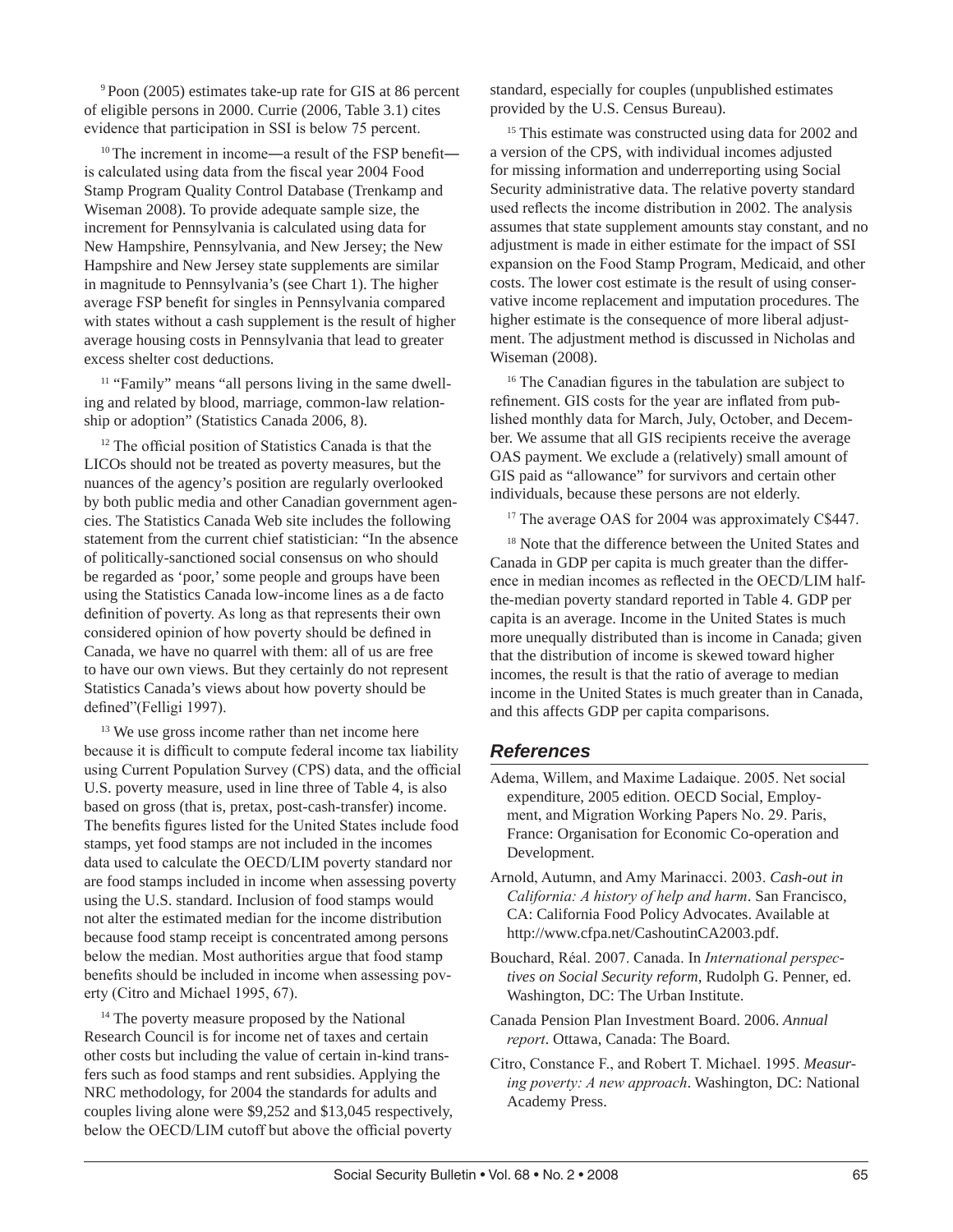Currie, Janet. 2006. The take-up of social benefits. In *Public Policy and the income distribution*, Alan J. Auerbach, David Card, and John M. Quigley, eds., 80–148. New York, NY: Russell Sage Foundation.

Davies, Paul, Minh Huynh, Chad Newcomb, Paul O'Leary, Kalman Rupp, and Jim Sears. 2001/2002. Modeling SSI financial eligibility and simulating the effect of policy options. *Social Security Bulletin* 64(2): 16–45.

Davies, Paul, Kalman Rupp, and Alexander Strand. 2004. The potential of the Supplemental Security Income program to reduce poverty among the elderly. *Journal of Aging and Social Policy* 16(1): 21–42.

DeNavas-Walt, Carmen, Bernadette D. Proctor, and Cheryl Hill Lee. 2005. *Income, poverty, and health insurance coverage in the United States: 2004*. Current Population Reports, P60-229, Census Bureau. Washington, DC: Government Printing Office. Available at http:// www.census.gov/prod/2005pubs/p60-229.pdf.

Felligi, Ivan. 1997. On poverty and low income. Ottawa, Canada: Statistics Canada. Available at http://www .statcan.ca/english/research/13F0027XIE/ 13F0027XIE1999001.htm.

Food and Nutrition Service. 2000. Evaluation of SSI/FSP joint processing alternatives demonstration: Final report. *FNS Online*. Washington, DC: Department of Agriculture. Available at http://www.fns.usda.gov/oane/ menu/published/fsp/FILES/ProgramOperations/SSI -FSPsum.htm.

[FRAC] Food Research and Action Center. 2004. *A guide to the Supplemental Security Income/Food Stamp Program combined application projects*. Washington, DC: FRAC. Available at www.frac.org/pdf/CAPreport.pdf.

Förster, Michael. 2005. What are equivalence scales? Paris, France: Organisation for Economic Co-operation and Development. Available at http://www.oecd.org/ dataoecd/61/52/35411111.pdf.

Förster, Michael, and Marco Mira d'Ercole. 2005. *Income distribution and poverty in OECD countries in the second half of the 1990s*. OECD Social, Employment, and Migration Working Papers No. 22. Paris, France: Organisation for Economic Co-operation and Development.

Garfinkel, Irwin, Lee Rainwater, and Timothy M. Smeeding. 2006. A re-examination of welfare states and inequality in rich nations: How in-kind transfers and indirect taxes change the story. *Journal of Policy Analysis and Management* 25(4): 897–920.

[HRSDC] Human Resources and Social Development Canada. 2004. *Income security programs information*  *card*. Catalog # ISPB-258-01-04E. Available at http:// www.sdc.gc.ca/en/isp/statistics/rates/pdf/julsep05.pdf.

———. 2005a. *Income security programs information card*. Available at http://www.hrsdc.gc.ca/en/isp/statistics/rates/ pdf/aprjun05.pdf.

———. 2005b. *Income security programs: Our profile*. Ottawa, Canada: HRSDC.

———. 2006a. *Canada Pension Plan (CPP)*. Available at http://www.hrsdc.gc.ca/en/isp/cpp/cpptoc.shtml.

———. 2006b. *Income security programs information card*. Catalog # ISPB-258-01-06E. Available at http://www.sdc .gc.ca/en/isp/statistics/rates/pdf/janmar06.pdf.

Nicholas, Joyce, and Michael Wiseman. 2008. Supplemental Security Income and elderly poverty. Revised paper prepared for the 29<sup>th</sup> Annual Research Conference of Association for Public Policy and Management, Washington, DC (November 8–10, 2007).

Office of the Chief Actuary. 2005. *Actuarial report (7th) on the Old Age Security Program as of 31 December 2003*. Ottawa, Canada: Office of the Superintendent of Financial Institutions Canada.

[OECD] Organisation for Economic Co-operation and Development. 2005. *Pensions at a glance: Public policies across OECD countries*. Paris, France: OECD.

Poikolainen, Anni, and Daisy Ewell. 2005. *Technical documentation for the fiscal year 2004 FSPQC database and QC minimodel*. Washington, DC: Mathematica Policy Research, Inc.

Poon, Preston. 2005. Who's missing out on the GIS? *Perspectives on Labour and Income* 6(10): 5–14. Available at http://www.statcan.ca/english/freepub/75-001 -XIE/11005/high-1.htm.

President's Commission to Strengthen Social Security. 2001. *Strengthening Social Security and creating personal wealth for all Americans*. Washington, DC: The White House.

Ruggles, Patricia. 1990. *Drawing the line: Alternative poverty measures and their implications for public policy*. Washington, DC: The Urban Institute.

Rupp, Kalman, Alexi Strand, and Paul S. Davies. 2001. The potential of the Supplemental Security Income program to fight poverty among elderly women. In *The status of women: Facing the facts, forging the future* (Proceedings, Sixth Women's Policy Research Conference, Washington, DC, June 8–9. Washington, DC: Institute for Women's Policy Research, 265–269.

Sarney, Mark, and Amy M. Prenata. 2001/2002. The Canada Pension Plan's experience with investing its portfolio in equities. *Social Security Bulletin* 64(2): 46–56.